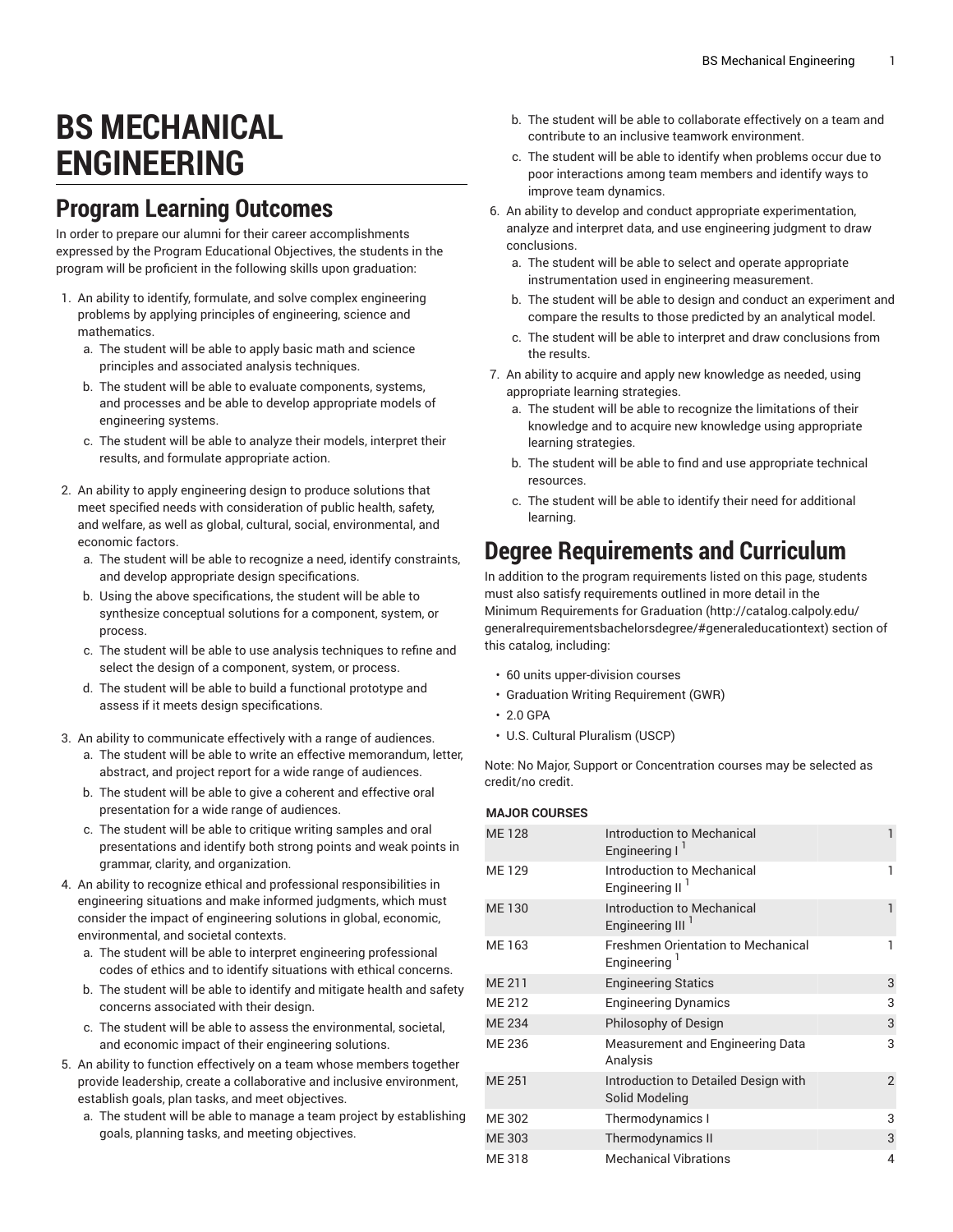| <b>ME322</b>                            |                                                                                                                                                |                |
|-----------------------------------------|------------------------------------------------------------------------------------------------------------------------------------------------|----------------|
|                                         | Introduction to System Dynamics                                                                                                                | 4              |
| <b>ME328</b>                            | Design for Strength and Stiffness                                                                                                              | 4              |
| <b>ME329</b>                            | Mechanical Systems Design                                                                                                                      | $\overline{4}$ |
| <b>ME341</b>                            | <b>Fluid Mechanics I</b>                                                                                                                       | 3              |
| <b>ME343</b>                            | <b>Heat Transfer</b>                                                                                                                           | $\overline{4}$ |
| <b>ME 347</b>                           | <b>Fluid Mechanics II</b>                                                                                                                      | 4              |
| <b>ME448</b>                            | <b>Thermal System Design</b>                                                                                                                   | 4              |
| Engineering                             | <b>Concentration or General Curriculum in Mechanical</b>                                                                                       |                |
| Mechanical Engineering below)           | (See list of Concentrations and General Curriculum in                                                                                          | 25-27          |
| <b>SUPPORT COURSES</b>                  |                                                                                                                                                |                |
| <b>CE 204</b>                           | Mechanics of Materials I <sup>2</sup>                                                                                                          | 3              |
| <b>CE 207</b>                           | Mechanics of Materials II <sup>2</sup>                                                                                                         | 2              |
| <b>CHEM 124</b>                         | <b>General Chemistry for Physical</b><br>Science and Engineering I (B1 & B3) <sup>3</sup>                                                      | $\overline{4}$ |
| <b>CHEM 125</b>                         | <b>General Chemistry for Physical</b><br>Science and Engineering II                                                                            | 4              |
| CSC 231                                 | Programming for Engineering<br><b>Students</b>                                                                                                 | $2 - 3$        |
| or CSC 234                              | C and Unix                                                                                                                                     |                |
| EE 201                                  | <b>Electric Circuit Theory</b>                                                                                                                 | 3              |
| EE 251                                  | <b>Electric Circuits Laboratory</b>                                                                                                            | $\mathbf{1}$   |
| EE 321                                  | Electronics                                                                                                                                    | 3              |
| EE 361                                  | <b>Electronics Laboratory</b>                                                                                                                  | $\mathbf{1}$   |
| <b>IME 142</b>                          | <b>Manufacturing Processes: Materials</b><br>Joining                                                                                           | 2              |
| Select from the following: 4            |                                                                                                                                                | 2              |
| <b>IME 145</b>                          |                                                                                                                                                |                |
| & IME 146                               | <b>Subtractive Manufacturing</b><br>Processes for Mechanical Designs I<br>and Subtractive Manufacturing<br>Processes for Mechanical Designs II |                |
| or IME 143                              | Manufacturing Processes: Material Removal                                                                                                      |                |
| <b>MATE 210</b><br>& MATE 215           | <b>Materials Engineering</b>                                                                                                                   | 4              |
| <b>MATH 141</b>                         | and Materials Laboratory I<br>Calculus I (B4) <sup>3</sup>                                                                                     | 4              |
| <b>MATH 142</b>                         |                                                                                                                                                | 4              |
| <b>MATH 143</b>                         | Calculus II (B4) <sup>3</sup>                                                                                                                  | 4              |
| <b>MATH 241</b>                         | Calculus III (Area B Electives) <sup>3</sup><br>Calculus IV                                                                                    | 4              |
| <b>MATH 244</b>                         | Linear Analysis I                                                                                                                              | 4              |
| <b>MATH 344</b>                         |                                                                                                                                                | 4              |
| <b>PHYS 141</b>                         | Linear Analysis II (Upper-Division B) 3<br>General Physics I (Area B Electives) <sup>3</sup>                                                   | 4              |
| <b>PHYS 142</b>                         | <b>General Physics II</b>                                                                                                                      | $\overline{4}$ |
| <b>PHYS 143</b>                         | <b>General Physics III</b>                                                                                                                     | 4              |
| <b>Manufacturing Processes Elective</b> |                                                                                                                                                |                |
| Select from the following:              |                                                                                                                                                | $1 - 4$        |
| <b>IME 141</b>                          | Manufacturing Processes: Net Shape                                                                                                             |                |
| <b>ITP 341</b>                          | Packaging Polymers and Processing                                                                                                              |                |
| ME 161                                  | Introduction to Composite Materials                                                                                                            |                |
|                                         | Manufacturing                                                                                                                                  |                |
| <b>GENERAL EDUCATION</b>                |                                                                                                                                                |                |
| (See GE program requirements below.)    |                                                                                                                                                | 48             |

| <b>Total units</b>                                                                                                                                                                                                     | 196-202                                                                                                                                                                                                                                                                                                                         |   |
|------------------------------------------------------------------------------------------------------------------------------------------------------------------------------------------------------------------------|---------------------------------------------------------------------------------------------------------------------------------------------------------------------------------------------------------------------------------------------------------------------------------------------------------------------------------|---|
| 1<br>2<br>3<br>requirement.<br>4<br>major and transfer students.                                                                                                                                                       | ME 228, ME 263 and ME 264 are required in lieu of ME 128, ME 129,<br>ME 130, and ME 163 for change of major and transfer students.<br>May take CE 208 in place of CE 204 and CE 207.<br>Required in Major or Support; also satisfies General Education (GE)<br>IME 143 is required in lieu of IME 145 and IME 146 for change of |   |
|                                                                                                                                                                                                                        |                                                                                                                                                                                                                                                                                                                                 |   |
|                                                                                                                                                                                                                        | <b>General Curriculum in Mechanical</b>                                                                                                                                                                                                                                                                                         |   |
|                                                                                                                                                                                                                        | <b>Engineering or Concentrations (select</b>                                                                                                                                                                                                                                                                                    |   |
| one)                                                                                                                                                                                                                   |                                                                                                                                                                                                                                                                                                                                 |   |
| curriculum/)                                                                                                                                                                                                           | · General Curriculum in Mechanical Engineering (http://<br>catalog.calpoly.edu/collegesandprograms/collegeofengineering/<br>mechanicalengineering/bsmechanicalengineering/general-<br>· Energy Resources (http://catalog.calpoly.edu/                                                                                           |   |
|                                                                                                                                                                                                                        | collegesandprograms/collegeofengineering/mechanicalengineering/                                                                                                                                                                                                                                                                 |   |
|                                                                                                                                                                                                                        | bsmechanicalengineering/energyresourcesconcentration/)                                                                                                                                                                                                                                                                          |   |
| • Heating, Ventilating, Air-Conditioning and Refrigerating<br>(HVAC&R) (http://catalog.calpoly.edu/collegesandprograms/<br>collegeofengineering/mechanicalengineering/<br>bsmechanicalengineering/hvacrconcentration/) |                                                                                                                                                                                                                                                                                                                                 |   |
|                                                                                                                                                                                                                        | · Mechatronics (http://catalog.calpoly.edu/collegesandprograms/                                                                                                                                                                                                                                                                 |   |
|                                                                                                                                                                                                                        | collegeofengineering/mechanicalengineering/                                                                                                                                                                                                                                                                                     |   |
|                                                                                                                                                                                                                        | bsmechanicalengineering/mechatronicsconcentration/)                                                                                                                                                                                                                                                                             |   |
| · Manufacturing (http://catalog.calpoly.edu/collegesandprograms/<br>collegeofengineering/mechanicalengineering/                                                                                                        |                                                                                                                                                                                                                                                                                                                                 |   |
|                                                                                                                                                                                                                        | bsmechanicalengineering/manufacturingconcentration/)                                                                                                                                                                                                                                                                            |   |
|                                                                                                                                                                                                                        | <b>General Education (GE) Requirements</b>                                                                                                                                                                                                                                                                                      |   |
|                                                                                                                                                                                                                        | · 72 units required, 24 of which are specified in Major and/or Support.                                                                                                                                                                                                                                                         |   |
|                                                                                                                                                                                                                        |                                                                                                                                                                                                                                                                                                                                 |   |
| • If any of the remaining 48 units is used to satisfy a Major or Support<br>requirement, additional units of Free Electives may be needed to<br>complete the total units required for the degree.                      |                                                                                                                                                                                                                                                                                                                                 |   |
|                                                                                                                                                                                                                        | · See the complete GE course listing (http://catalog.calpoly.edu/<br>generalrequirementsbachelorsdegree/#generaleducationtext).                                                                                                                                                                                                 |   |
|                                                                                                                                                                                                                        | • A grade of C- or better is required in one course in each of the<br>following GE Areas: A1 (Oral Communication), A2 (Written                                                                                                                                                                                                  |   |
| Quantitative Reasoning).                                                                                                                                                                                               | Communication), A3 (Critical Thinking), and B4 (Mathematics/                                                                                                                                                                                                                                                                    |   |
| Area A                                                                                                                                                                                                                 | <b>English Language Communication</b><br>and Critical Thinking                                                                                                                                                                                                                                                                  |   |
| A1                                                                                                                                                                                                                     | Oral Communication                                                                                                                                                                                                                                                                                                              | 4 |
| А2                                                                                                                                                                                                                     | <b>Written Communication</b>                                                                                                                                                                                                                                                                                                    | 4 |
| A <sub>3</sub>                                                                                                                                                                                                         | <b>Critical Thinking</b>                                                                                                                                                                                                                                                                                                        | 4 |
| Area B                                                                                                                                                                                                                 | <b>Scientific Inquiry and Quantitative</b><br>Reasoning                                                                                                                                                                                                                                                                         |   |
| <b>B1</b>                                                                                                                                                                                                              | Physical Science (4 units in Support)                                                                                                                                                                                                                                                                                           | 0 |

B2 Life Science 4

B3 One lab taken with either a B1 or B2 course

Free Electives **District Contract Contract Contract Contract Contract Contract Contract Contract Contract Contract Contract Contract Contract Contract Contract Contract Contract Contract Contract Contract Contract Contract**